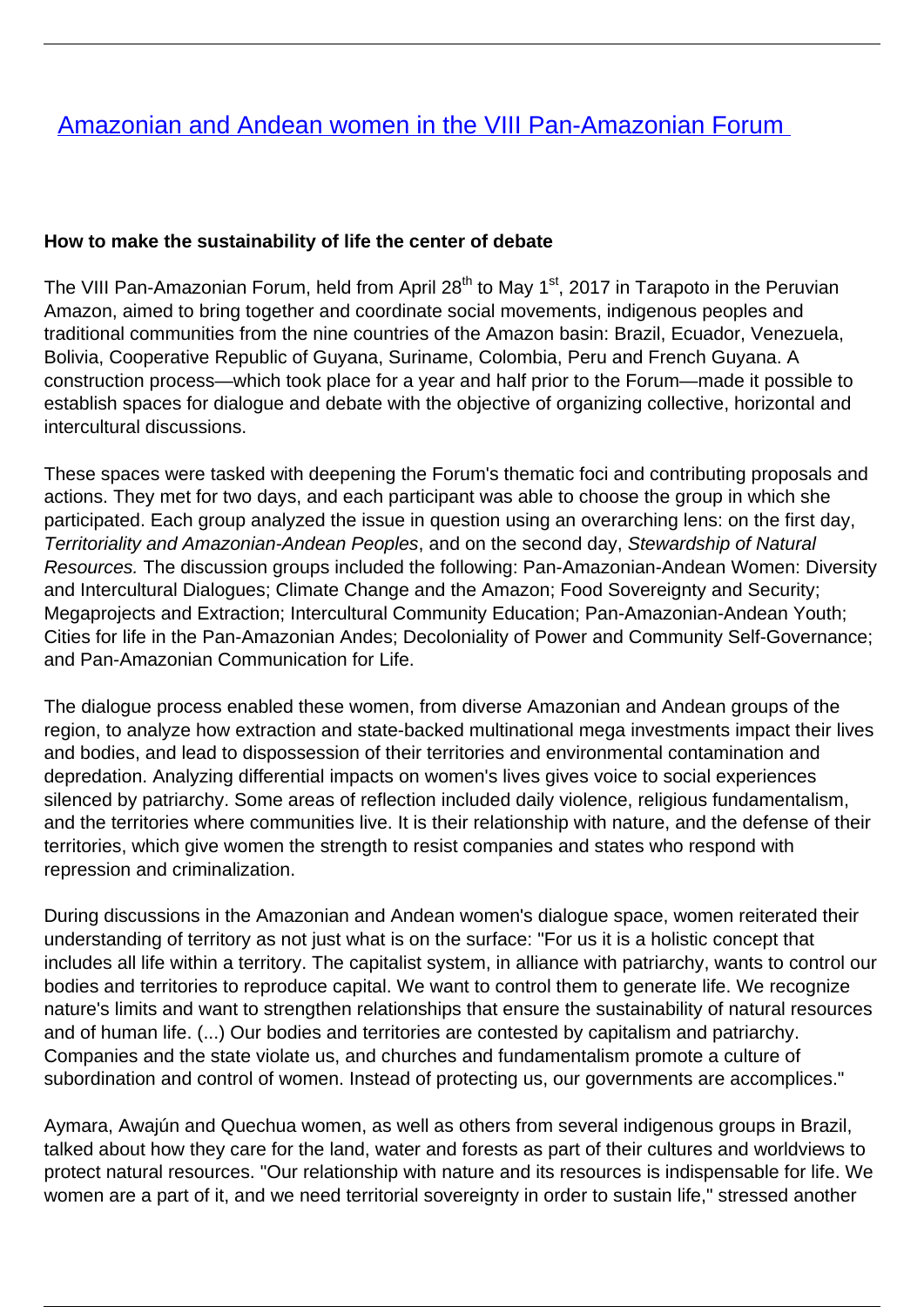woman during the Dialogue.

Despite the rich dialogue and construction process, and the visibility of women's struggles in their territories, a broader articulation of women's perspectives on the thematic areas addressed in the Forum is still weak. Many ecological activists, environmentalists, and leaders of social movements continue to see extraction, climate change or decoloniality as gender-neutral issues. For this reason, the proposal to hold an Ethics Court for Women emerged, to symbolically bring to trial various situations that women suffer from and resist in the Pan-Amazonian Andes, and to make the role of women in resistance struggles visible.

The Court analyzed the repression and violence that indigenous and peasant communities experience, and also how "women are a central target in the state-business-media front's expansion strategies, since women are the center of gravity of the community structure." (2)

The cases presented before the Court exist within the framework of a capitalist, colonialist and patriarchal system—which is both structural and structuring of inequalities and violence that affect the lives of Pan-Amazonian and Andean women.

Regional women's organizations established the Court and selected the following cases:

**Peruvian Case:** Amazonian leader Beatriz Caritimari testified, denouncing how the government and multinational companies pushed forward the Moybamba-Iquitos Transmission Line megaproject without consultation. The project would affect the territories of 14 districts and 6 states, damaging biodiversity, causing deforestation, and placing communities' food security at risk.

**Brazilian Case:** Daniela Silva of the Free Xingu Forever Movement presented the case of women's resistance to the construction of the Belo Monte hydroelectric project on the Xingú River, Altamira region, state of Pará. The project, which exposed corruption between construction companies and the government, and which was inaugurated in 2016, has displaced thousands of families from their territories; caused cultural genocide; destroyed ecosystems and traditional lifestyles; and increased violence against women—including through prostitution and sexual exploitation of girls and adolescents.

**Ecuadorian Case:** Cristina Burneo Salazar, from the National Platform for Women's Rights, Ecuador, presented the case of police forces displacing Shuar indigenous women and girls from their community. She also underscored how the Amazon is being militarized to make way for extractive mega projects for open-pit mining by the San Carlos Panantza company, a subsidiary of the Chinese company Tongling Nonferrous Metal Groups and CRCC.

**Chilean Case:** The Chilean feminist organization, La Morada Corporation, presented the case of Lorenza Cayuhan Llebul, from the indigenous Mapuche community Ahuidanche. She was forced to give birth in a public health center with her ankles shackled and in the presence of two armed men. This act that violates Lorenza's dignity and integrity is part of an institutional political practice of persecution and alienation of Mapuche communities in Chile.

Two emblematic cases from the region were also presented:

- **Berta Isabel Cáceres Flores**, indigenous Lenca leader and Honduran feminist, murdered in March 2016 for defending natural resources and the rights of indigenous peoples. She was leading a movement to stop the Agua Zarca dam, which would affect the Gualcarque River—which is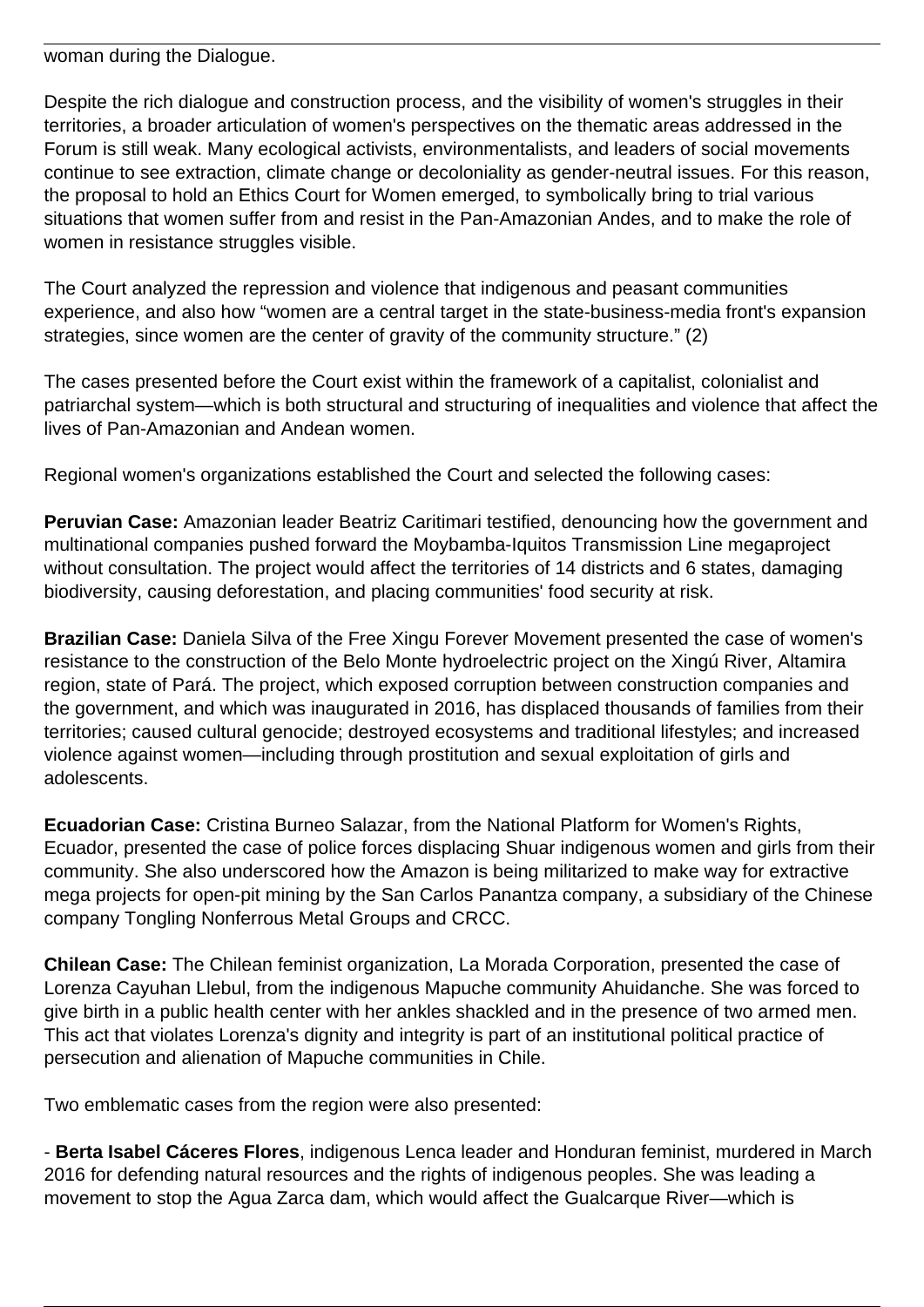considered sacred by indigenous peoples. The movement is still pressuring to get foreign capital to withdraw from the project of the Desarrollos Energéticos SA company, which has been blamed for Cáceres' murder.

- **Máxima Acuña de Chaupe**, villager from Cajamarca in the northern Peruvian highlands. Since 2011 has been defending her land from the Yanacocha mining consortium, which constantly harasses her, trying to evict her and extract the gold underground. The company claims to own the Tragadero Grande property, located 4,000 meters above sea level; and it denounced Acuña de Chaupe for aggravated usurpation, a crime for which she was legally acquitted in May 2017.

The cases heard, as well as many others presented before official national and international courts, and those presented in courts of conscience that preceded the Forum and constitute ethical jurisprudence, allow us to verify the systemic way in which women's lives and bodies are a strategic target for aggression against the continent's indigenous peoples and traditional communities.

As the Court's verdict states: "That is why scholars on the subject agree that the current informal wars are 'feminized wars' and 'wars of desecration'. The physical and moral demolition [of women], and objects that represent them and symbolize their position and significance in communities, reaches the heart of collective life and rips up and destroys the community fabric. They are surgical actions similar to those that implode buildings, in which engineering, through precise calculations, identifies the center of gravity in order to install dynamite there. This is why we have heard in this court about: how Shuar women's pots were kicked and destroyed, an eminently profane and demoralizing gesture toward them and their role in the community; Lorenza's nudity in front of her captors in the Mapuche case, like showing off a war trophy; the threats toward Máxima Acuña in Cajamarca about harming her children, domestic animals and crops, and the attempt to delegitimize her struggle by slandering her moral reputation through rumors about her honesty, sex life and that of her lawyer.

"Men are frequently revealed to be more fragile and vulnerable to the seduction of the colonizing front, today the state-business-media front. As spokesperson for deliberations that take place within the home, and facing representatives of the outside world, a man is the *hinge piece*—split between loyalty to his people and subordination to the conquering front. Thus the intermediary subject of the chief emerges—both violated by and vulnerable to corruption by the white world. By community logic, this position is inaccessible to, and thus "preserved from" the feminine role.

"For this very reason, women are the community subject par excellence. The genetic marker of community life gets passed down through the feminine line. This is why communities', peoples' and movements' active action is required to defeat patriarchy and ensure the sustainability of life."

As an urban feminist, participating in this court was an intellectual, political and emotional challenge for me. Building a decolonizing and intercultural perspective comes after listening to and understanding the thousands of voices and resistance practices of indigenous and peasant women, from the most diverse lands. The experience allowed us to take a step further in understanding the sustainability of life as the central axis of our struggles. Now the challenge is to deepen these perspectives, and particularly our alliances among struggles.

Lilian Celiberti, lilian.celiberti [at] qmail.com

Marcosur Feminist Articulation